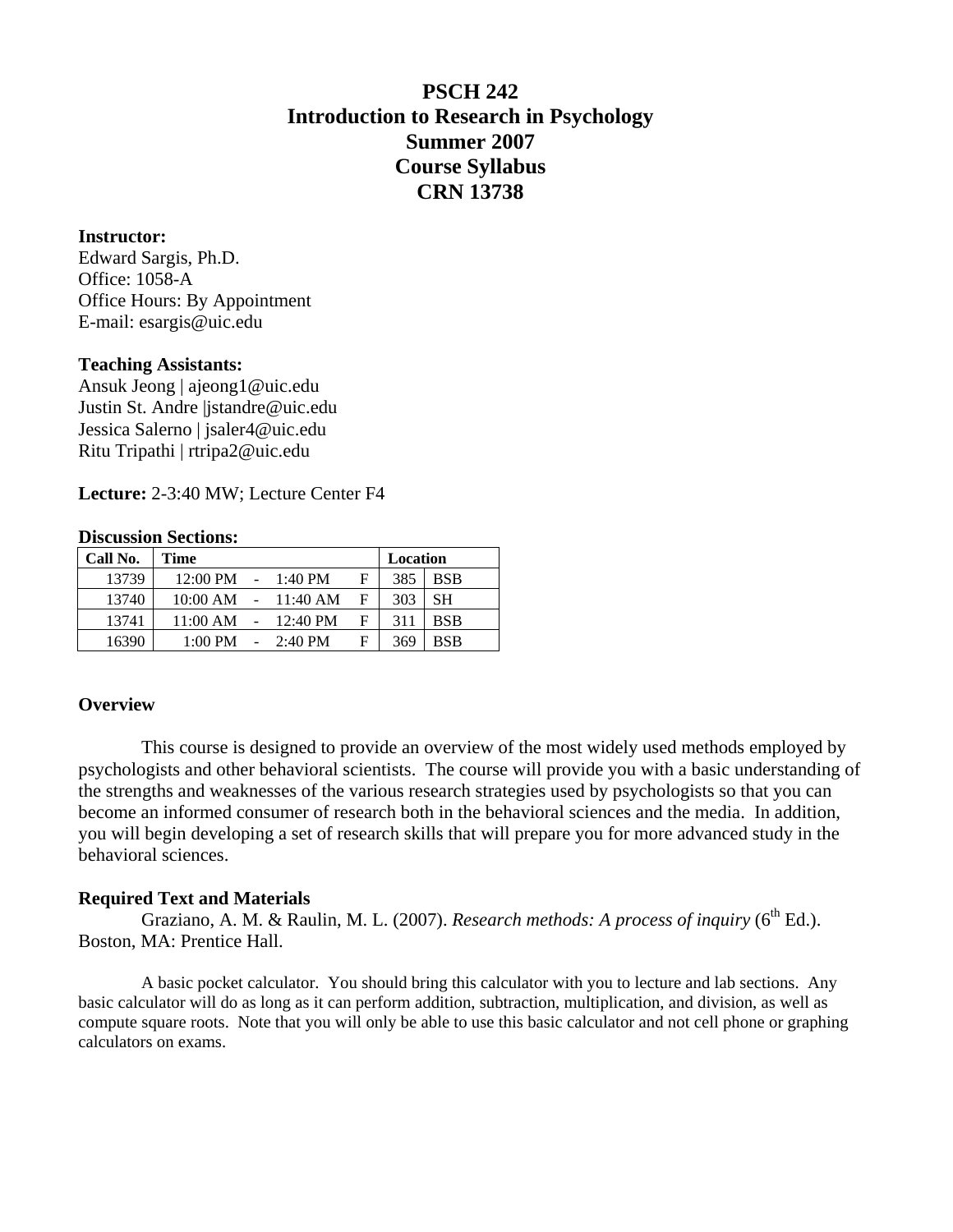#### **Course Grading**

Course grades will be based on exams (60%), quizzes (20%), and lab activities and homework (20%). Grades will be based on the following scale.

| Grade | Percent       |
|-------|---------------|
| A     | $89.5 - 100$  |
| B     | $79.5 - 89.4$ |
| C     | 69.5-79.4     |
| Ð     | $59.5 - 69.4$ |
| F.    | $0 - 59.4$    |

#### **Lab Sections and Homework**

 Weekly lab sections are designed to give you "hands on" experience with the concepts discussed in class. Attendance at lab sections is expected and will count toward your lab section grade. Attendance will be taken at the start of lab sections. If you arrive after attendance is taken, you may let your TA know that you were late the first time it occurs, if lateness becomes a chronic problem you will be marked absent in the future. In addition, if you leave early, after attendance has been taken but before you complete that day's activity, you will be marked absent from the section. If you need to leave early on a particular day, see your TA. Your lab section attendance grade will be based on the percentage of sections you attend.

The other portion of your lab section grade will come from homework. A total of five homeworks will be assigned over the course of the semester. Homeworks will be due on the dates outlined in the syllabus. Your lowest of the five homework grades will be dropped.

 Homework that require written answers must be typewritten. If your assignment is on multiple pages **STAPLE** the pages together (do not do the fold the corner and tear the top trick, it does not work). Homeworks that require numerical calculations or graphs may be hand written. However, neatness counts. If your work is illegible, crammed together, or so disorganized that it cannot be followed step by step in a logical sequence you will lose credit. Be sure to show all your work for each problem that requires written calculations. Do not simply report your final answer. If your final answer is incorrect it may still be possible to earn partial credit if some parts of the problem were done correctly. This is possible, however, only if you have shown all of your intermediate steps.

**Late homework will not be accepted under any circumstances.** Moreover, class assignments are to be handed in at the start of the class period in which they are due. No assignments will be accepted at the end of class or in my or your TA's mailbox at a later time. If you are unable to turn in a homework assignment on or before a due date, you will receive a 0 for that homework and it will become the homework that will be dropped at the end of the semester. Please note that you are welcome to hand in assignments to your TA as early as you like.

#### **Exams**

 There will be four exams offered during the course; three exams during the semester and a final exam. Your lowest grade of the four will be dropped. The tests will be worth 60% of your final grade (See below for exam dates). Exams offered during the semester will be non-cumulative with the caveat that each section of the course builds on previous sections. Though I will not explicitly test you on concepts from an earlier unit, you will have to draw on knowledge from previous units on later exams. A cumulative final exam will be offered during the week of finals.

 As mentioned above, the lowest of the four exams will be dropped. I will drop your lowest exam for several reasons. The primary reason one exam will be dropped is that it eliminates the need for make-up exams. **Make-up exams will not be given under any circumstances.** You may be sick or out of town on a particular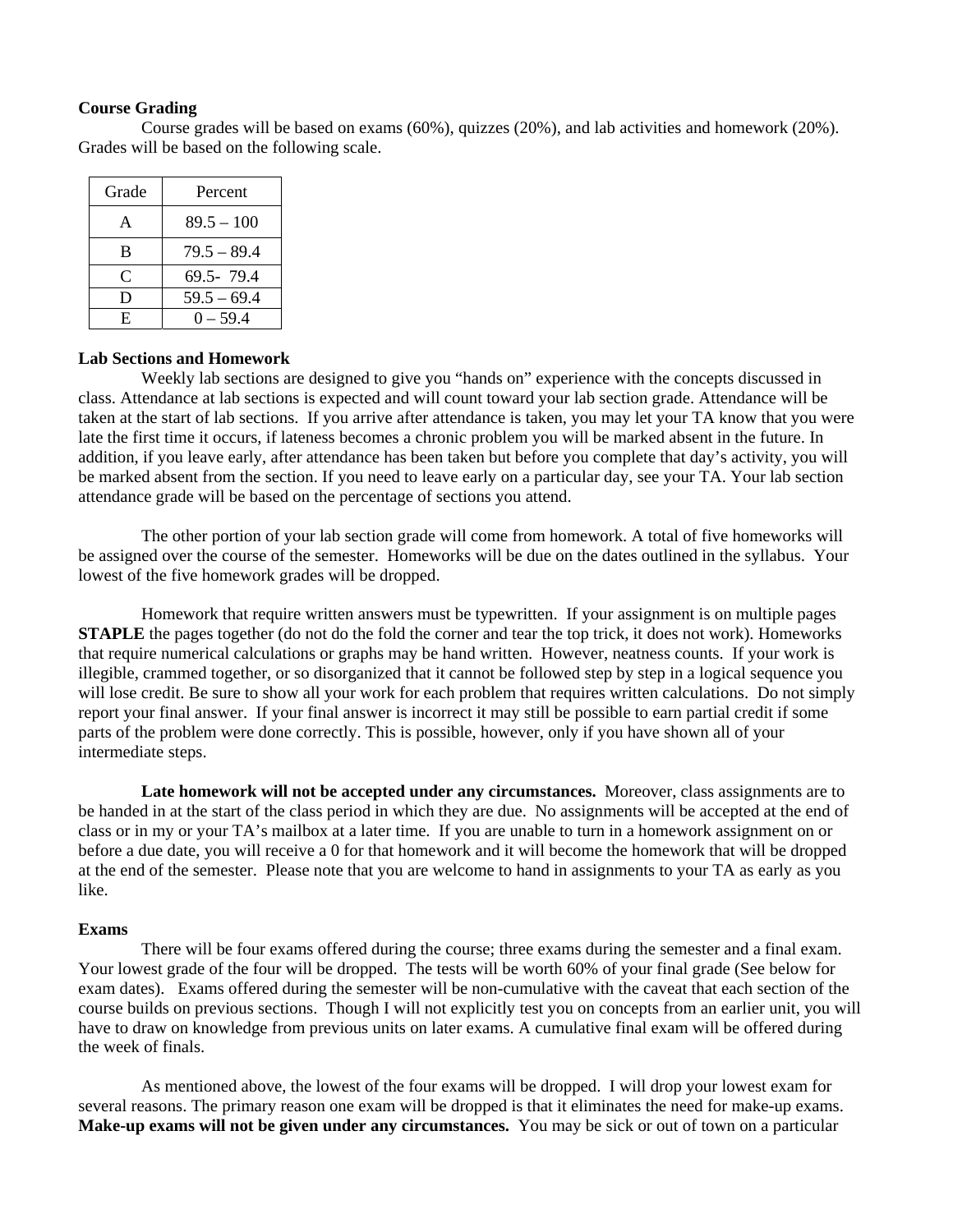exam day, or oversleep on the day of the exam. If this were to occur, you would not need to worry about missing the exam because that exam will be dropped. A second reason I drop the lowest exam is that everybody has a bad day now and then. If you happened to take an exam on a day you were not prepared and you were not satisfied with your score, you could take the final exam. If the score on your final is better than one of your previous exams, the earlier exam would be dropped from your final grade calculation. However, this can only happen if you take the first three scheduled exams. In addition, if you are happy with your first three exam scores, you are not required to take the final.

### **Quizzes**

 During any lecture I may give you a five-minute **pop quiz** during class. I will drop your lowest quiz score at the end of the semester. Quizzes can be administered on a Monday, Wednesday, or both days in a given week (I could even offer two quizzes in one day). Some weeks I may not offer a quiz. I strongly encourage you to come to class on time and stay for the entire class; **there will be no make-up pop quiz opportunities.** If you miss a class for **any** reason (e.g., illness, hospitalization, jury duty, did not feel like coming to class) on a day a quiz was offered, that will be the quiz I drop. If you cannot attend class regularly it is **highly** recommended that you drop the course.

 Please note that even if you have a good reason for missing a class in which a quiz is given, that becomes the quiz you drop. You will not be given an additional opportunity to drop a quiz later in the semester. The only exception is if, for example, you are hospitalized for an extended period of time and you missed two quizzes as a result of that single incident. If something like this were to occur, please see me with documentation of the incident. However, if you missed a quiz because you were hospitalized, were released from the hospital, and then missed a quiz a week later when you went back for a follow-up with your doctor, you would not also be allowed to drop the second quiz.

These quizzes will not be difficult. My objective in administering these quizzes is to encourage you to keep up with the readings and the lecture material so you don't have to cram at the last minute for the exams. The best way to prepare for quizzes is to study the lecture notes from the previous lecture. A minimum of 4 and up to 10 quizzes may be given during the semester, and the lowest of your quiz grades will be dropped at the end of the semester.

#### **Miscellaneous**

**If you miss class it is your responsibility to get the notes, handouts, homework assignments, and/or other announcements from one of your fellow classmates.** 

When you are in class, I ask that you be courteous to me as well as your fellow students. **Please do not have conversations with or write notes to fellow students during lecture. In addition, please do not listen to your MP3 player, send text messages via your cell phones, or engage in similar distracting behaviors during lecture.** You may feel like you are an anonymous student in a class and that the instructor doesn't notice. Instructors do notice these things, and I find this distracting, and it ultimately disrupts the class. If I ask that you stop doing some behavior and you persist, I may ask you to leave class. In extreme cases, I will ask you not to come back, and you will have to forfeit any points you receive for attending lecture.

**It will be your responsibility to keep track of your scores in Blackboard.** If you notice that a score has been incorrectly entered into Blackboard, you must show the original paper with the correct grade to your TA by Monday of finals week. After that point, any errors will stand in your final grade calculation.

To the extent that you will need one, **cell phone or graphing calculators will not be allowed during exams**. You will need to find an inexpensive calculator that can do basic addition, subtraction, multiplication, and division as well as calculate square roots.

**In fairness to the vast majority of students who take their college career seriously, no form of cheating will be tolerated.** If you cheat on any assignment in this class, you will fail the entire class and I will file official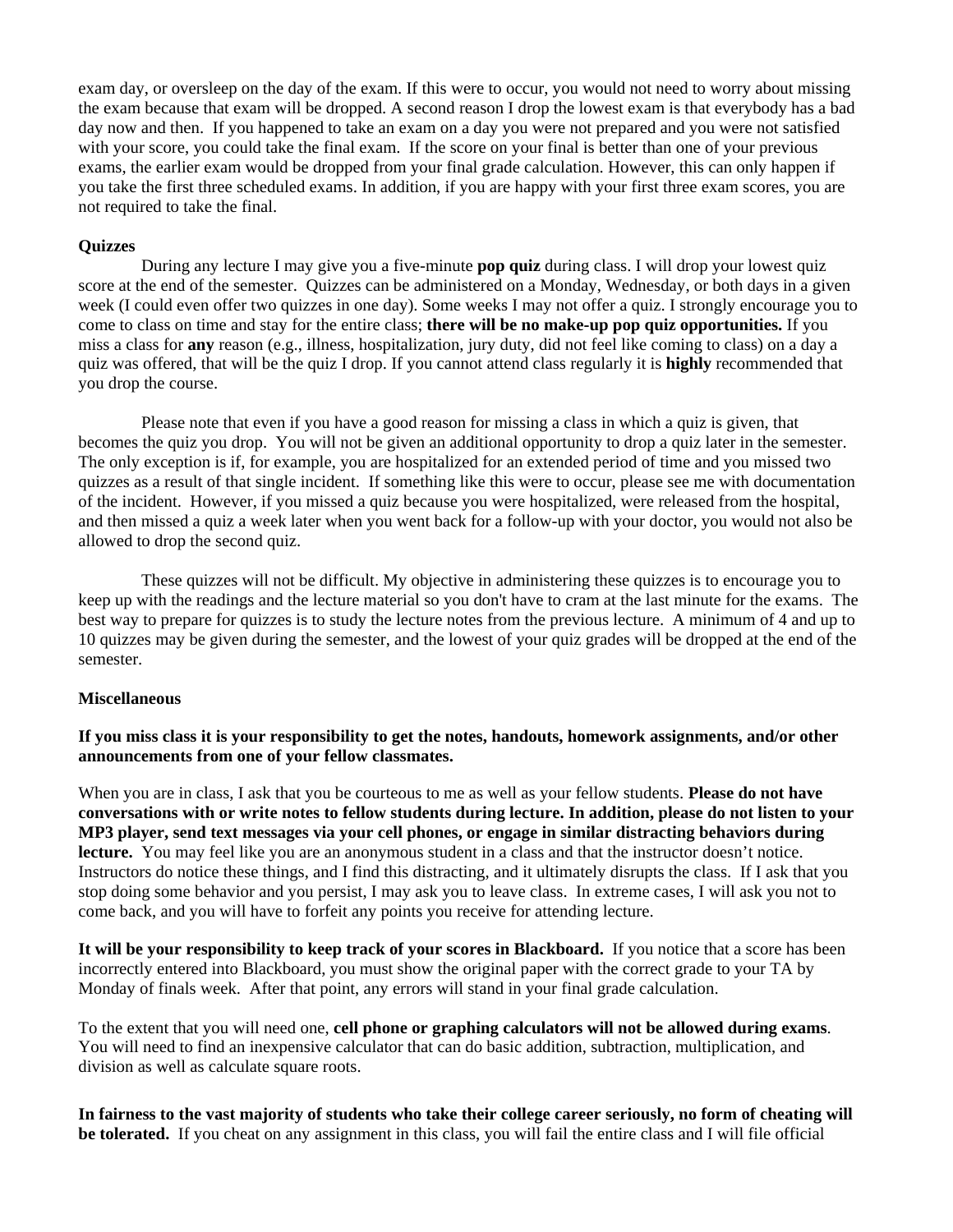judicial charges against you immediately with the Dean of Students, who will place a notice about the incident in your permanent record. There will be no exceptions to this policy.

Cheating includes, but is not limited to, looking on others' tests or letting them look on yours during a test, copying or giving others test answers, and plagiarism which includes copying the words of a fellow student or any other author in your papers, copying even short phrases from written work that you are using as a reference (even if you cite it properly), handing in work that you have handed in for another class, handing in papers you've gotten from the internet or from other students, etc.

# **Students with disabilities who require accommodations for access and participation in this course must be registered with the Office of Disability Services (ODS).** Please contact ODS at (312) 413-2103 (voice) or (312) 413-0123 (TTY).

**Observance of Religious Holidays**. Campus Policy States: The faculty of the University of Illinois at Chicago shall make every effort to avoid scheduling examinations or requiring that student projects be turned in or completed on religious holidays. Students who wish to observe their religious holidays shall notify the faculty member by the tenth day of the semester of the date when they will be absent unless the religious holiday is observed on or before the tenth day of the semester. In such cases, the student shall notify the faculty member at least five days in advance of the date when he/she will be absent. The faculty member shall make every reasonable effort to honor the request, not penalize the student for missing the class, and if an examination or project is due during the absence, give the student an exam or assignment equivalent to the one completed by those students in attendance. If the student feels aggrieved, he/she may request remedy through the campus grievance procedure.

**University policy on incomplete grades is very strict and I follow this policy.** I will grant an incomplete grade only under the most extreme circumstances. Do not request an incomplete unless the following conditions apply (taken from the undergraduate catalogue):

Course work is incomplete when a student fails to submit all required assignments or is absent from the final examination; incomplete course work will normally result in a failing grade. The IN (incomplete) grade may be assigned in lieu of a grade only when all the following conditions are met: (a) the student has been making satisfactory progress in the course; (b) the student is unable to complete all course work due to unusual circumstances that are beyond personal control and are acceptable to the instructor; (c) the student presents these reasons prior to the time that the final grade roster is due. The instructor must submit an Incomplete report with the final grade roster for the IN to be recorded. This report is a contract for the student to complete the course work with that instructor or one designated by the department executive officer in the way described and by the time indicated on the report. In resolving the IN, the student may not register for the course a second time, but must follow the procedures detailed on the report. An IN must be removed by the end of the student's first semester or summer session in residence subsequent to the occurrence, or, if not in residence, no later than one calendar year after the occurrence. When the student submits the work, the instructor will grade it and change the IN to the appropriate grade. If an undergraduate fails to meet the stated conditions, the instructor will assign an E for the final grade.

Note that you will be graded according to the grading criteria listed above. **Please do not ask to be bumped up to the next highest grade at the end of the semester** (e.g., ask me for a C in the course when you have a 67.7% in the course). I will not do this. The number one factor that puts students in this situation is missed assignments and quizzes. I have a drop policy because I understand that sometimes students must miss class. However, if you are the type of student who frequently misses classes for any reason (e.g., work, family responsibilities, etc.), I recommend that you drop my course and take it with an instructor with a less conservative attendance policy.

With this said, **if you have any problems or concerns throughout the class, please come see us during our office hours, before it is too late at the end of the semester.** I and the TAs are happy to work with you during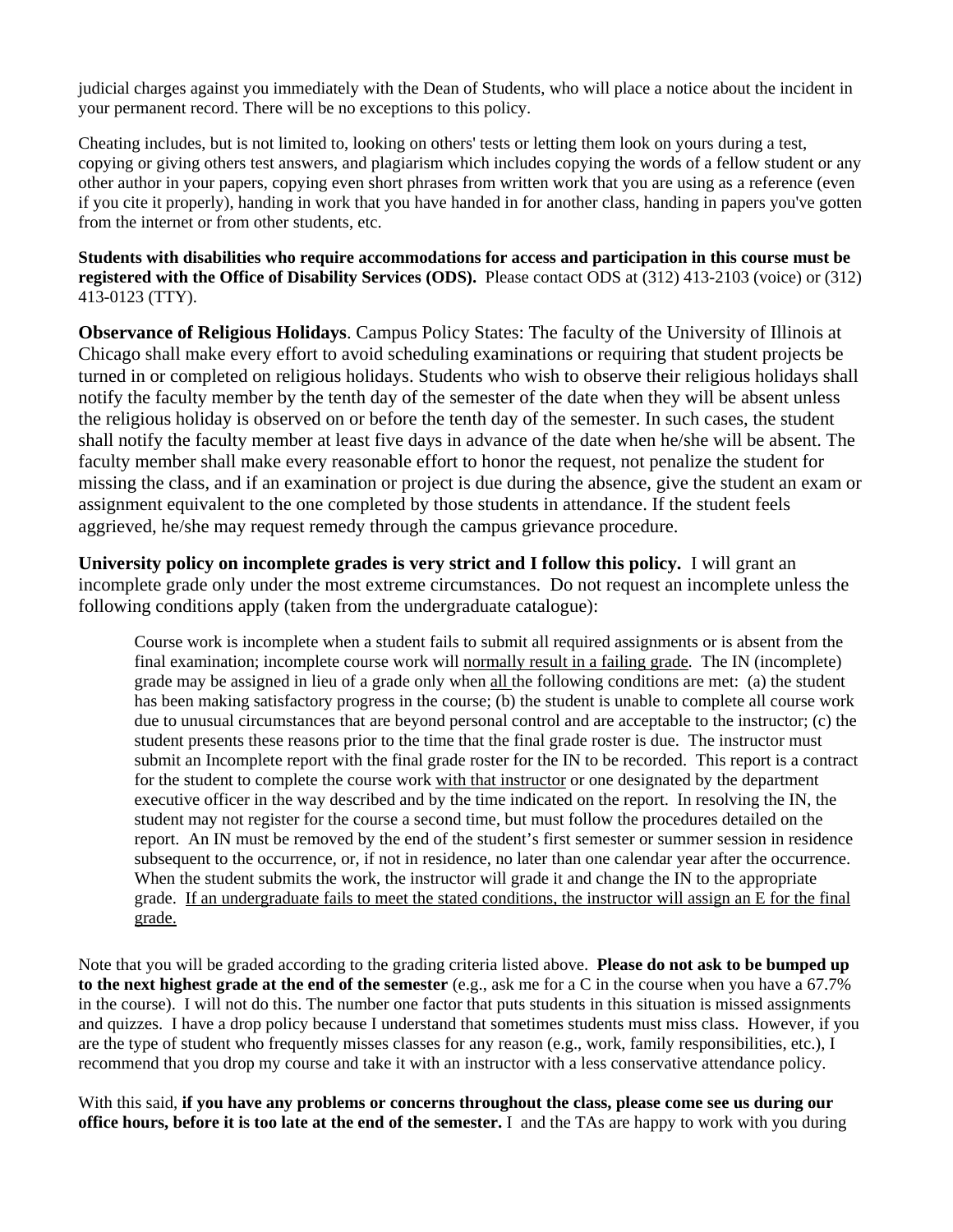the semester to help facilitate your understanding of the course material. Please use office hours whenever possible, but we are willing to make appointments if your schedule makes it impossible to make our office hours.

Note that you can also email me, however, please understand that I receive many e-mails in a given day. Each semester I teach up to three classes and have as many as 300-400 students. At this point I am unable to respond to all of the emails I receive. Provided you ask a reasonable question and articulate yourself clearly in your message, I will respond. If what you ask is a good question that is relevant to the rest of the class, I will frequently address your question in class instead of responding to the e-mail.

Many things I am asked in emails are things that are addressed in this document (e.g., can I drop a quiz?), others are things I cannot answer (e.g., will there be a quiz today?) or things that I have already addressed in class. I will not respond to these emails. Many e-mails I receive are incomprehensible. Either the author does not make clear who they are or what class they are in, and/or they write in text-speak (e.g., r u going 2 giv a quiz?). In either case I am unlikely to respond. If you e-mail the instructor or your TAs (or anyone for that matter) and you would like a response and want your mail to be taken seriously, your message should be well thought out, well-written, and include information about who you are and what course you are in (or discussion section for the TA).

Finally, note that although e-mail may seem private and secure, sending an e-mail is roughly like sending a postcard through the regular mail. Anyone who desires to take a look, and, in the case of email, has some technical knowledge, can do so. While I and your TAs will keep any information you send us via e-mail private, there is no guarantee that the information you send is secure and no one else would be able to read it. This is not likely to be a concern in most instances, but may be important to consider when contacting me regarding certain topics. If you would like to discuss a sensitive topic, it would be best to see me during office hours, after class, or by appointment.